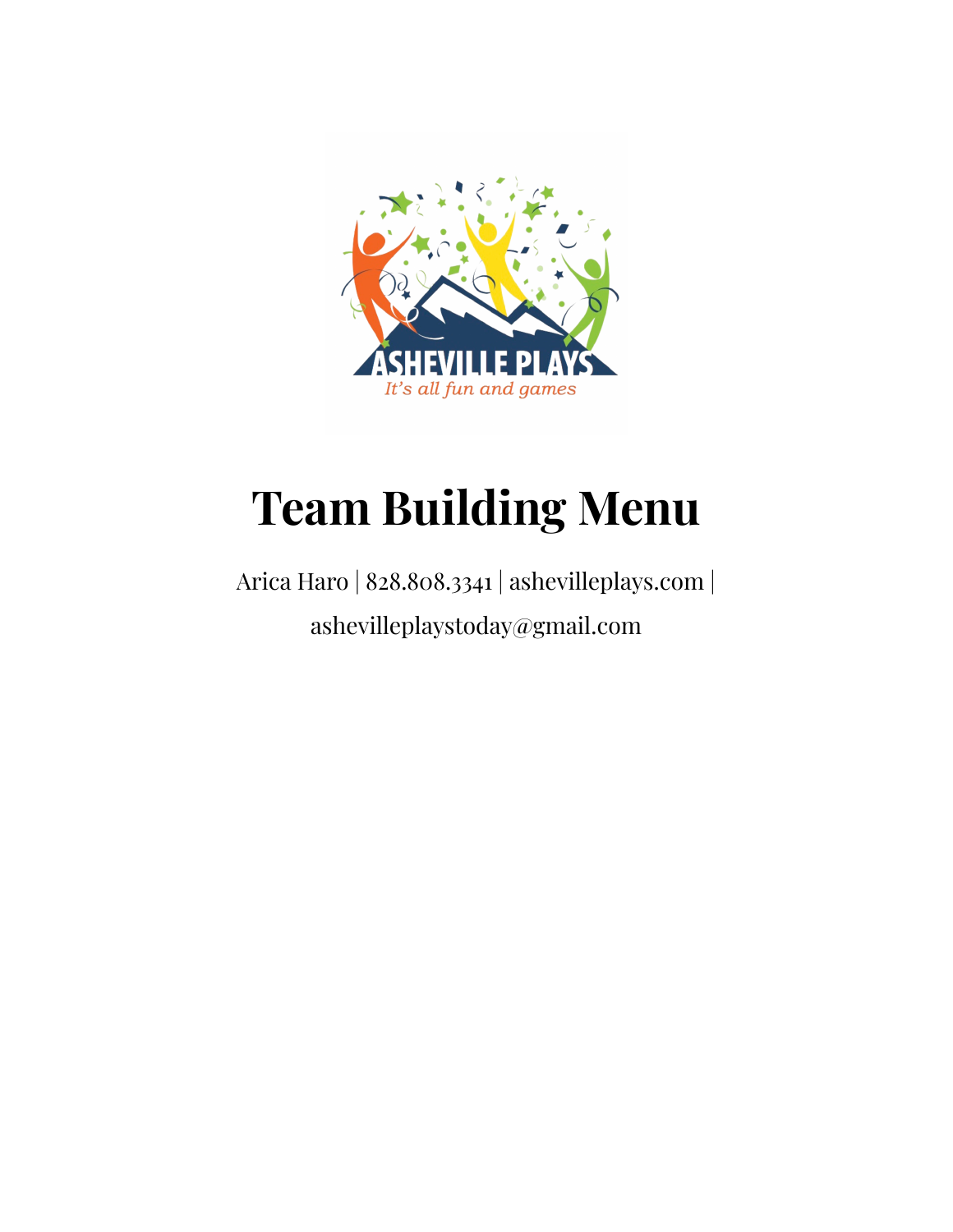#### Team Building Menu

| <b>Corporate Social Responsibility Programs</b> | $\mathbf{3}$   |
|-------------------------------------------------|----------------|
| <b>Bike Building</b>                            | $\mathfrak{S}$ |
| <b>Sensory Board Building</b>                   | 4              |
| <b>Build Your Own Miniature Golf Course</b>     | 4              |
| The Dog House                                   | 4              |
| <b>Backpack Buddies</b>                         | 5              |
| <b>Support The Troops</b>                       | 5              |
| <b>Scavenger Hunts And Races</b>                | 6              |
| <b>Asheville's Great Race</b>                   | 6              |
| Beer City Hunt                                  | 6              |
| Superhero Hunt                                  | $\overline{7}$ |
| <b>Escape Experiences</b>                       | 7              |
| Mobile Escape Room                              | $\overline{7}$ |
| <b>Table Top Escape Games</b>                   | $\overline{7}$ |
| <b>Active Games and Competitions</b>            | 8              |
| Lawn Olympics                                   | 8              |
| <b>Adult Summer Camp</b>                        | 8              |
| <b>Cardboard Boat Building</b>                  | 8              |
| Win It, In A Minute                             | 9              |
| <b>Game Rentals</b>                             | 9              |
| <b>Networking Activities</b>                    | 10             |
| <b>IceBreakers and Mixers</b>                   | 10             |
| <b>Business Card Exchange</b>                   | 10             |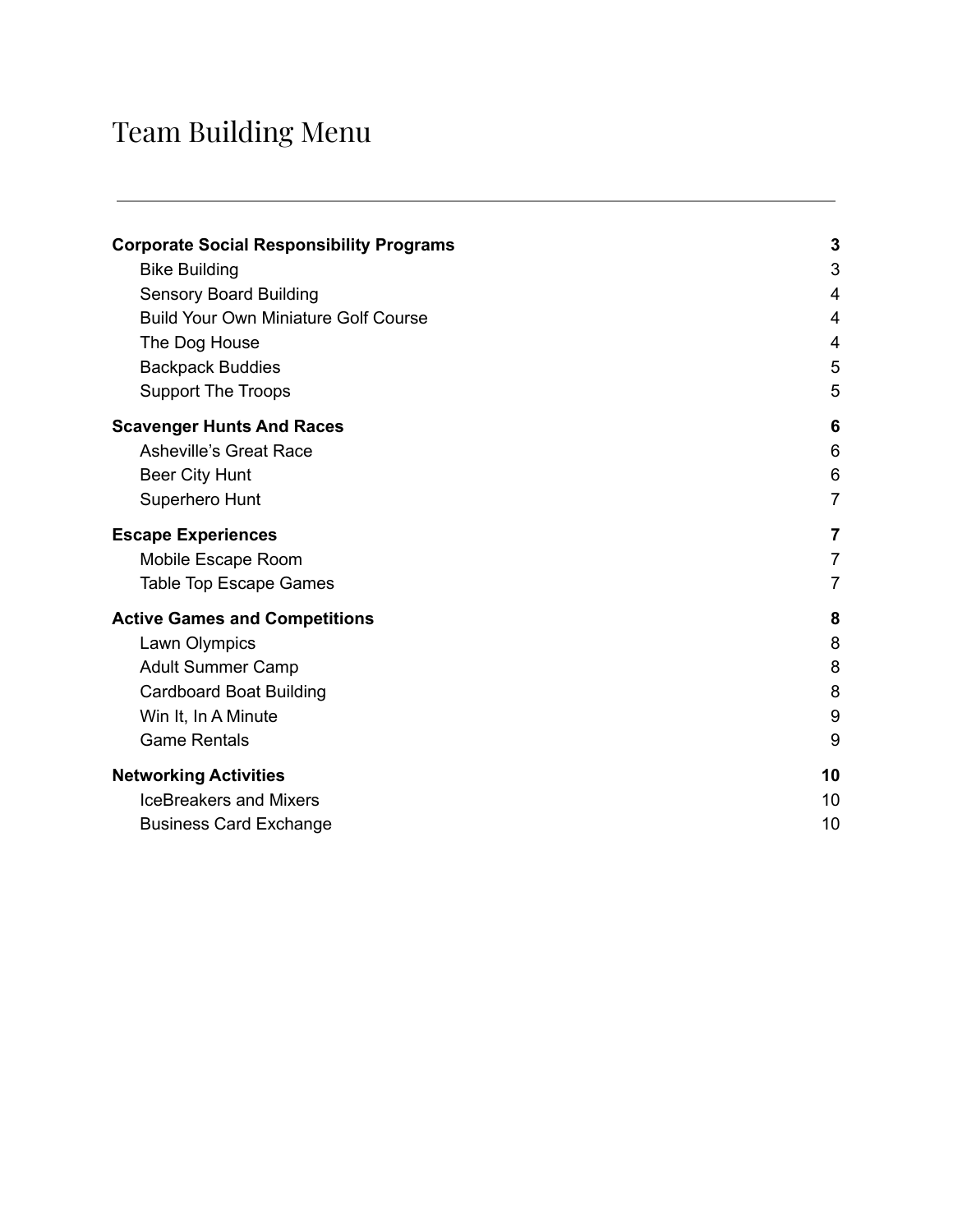# Do You Have A Small Group?

Here are a few activities that start with a 10 person minimum.

- Sensory Board Building
- Asheville's Great Race
- Table Top Escape Games
- Win it, In A minute
- Game Rentals
- IceBreakers and Mixers
- Business Card Exchange

## Does Your Group Want To Stay On Property?

Try These!

- Corporate Social Responsibility Programs
- Escape Experiences
- Lawn Olympics
- <span id="page-2-0"></span>● Networking Activities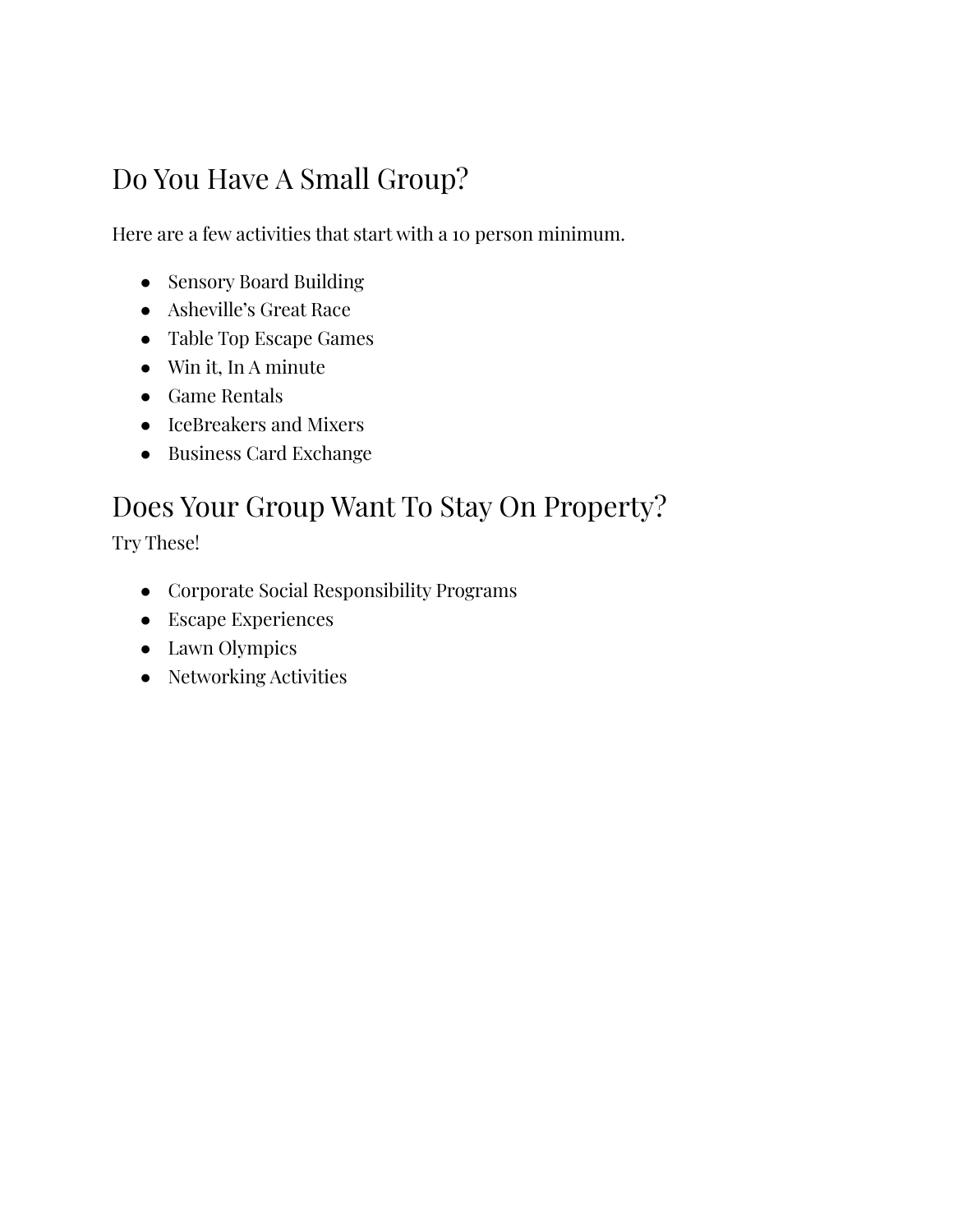# Corporate Social Responsibility Programs

#### <span id="page-3-0"></span>Bike Building

There's nothing like the magic of the gift of a brand new bike! Teams face a series of engaging challenges to earn the parts needed to build this gift for children in need. After completing the bike build, teams present their bikes to the group with a 60 second commercial. We will coordinate a representative from a local charity or your charity of choice to present their mission and accept the bikes.

Cost: \$75 per person. Price is based on a 20 person minimum.

Program includes: Bicycles, Helmets, Staff Facilitation, Bicycle Inspection, Icebreakers, Charitable Organization Coordination, Sound Equipment and Childhood Memories!

#### <span id="page-3-2"></span>Build Your Own Miniature Golf Course

A whole new "chipping" contest! Teams compete with fun initiatives and challenges to gain supplies necessary to build a miniature golf course out of canned and boxed food products. After the supplies are collected, teams will design the most creative hole for fellow teams to play. After the event, all of the food will be donated to a local food bank or your charity of choice.

Cost is \$75 per person. Price is based on a 20 person minimum.

Program Includes: Boxed and Canned Food, Miniature Golf Equipment, Staff Facilitation, Charitable Organization Coordination, Sound Equipment and a Mission For Nutrition!

#### <span id="page-3-1"></span>Sensory Board Building

More than 5 million Americans suffer from Alzheimer's or Dementia. Our sensory boards provide caregivers with memory-restoring activities for their patients. Participants will earn supplies by playing some memorable activities to put together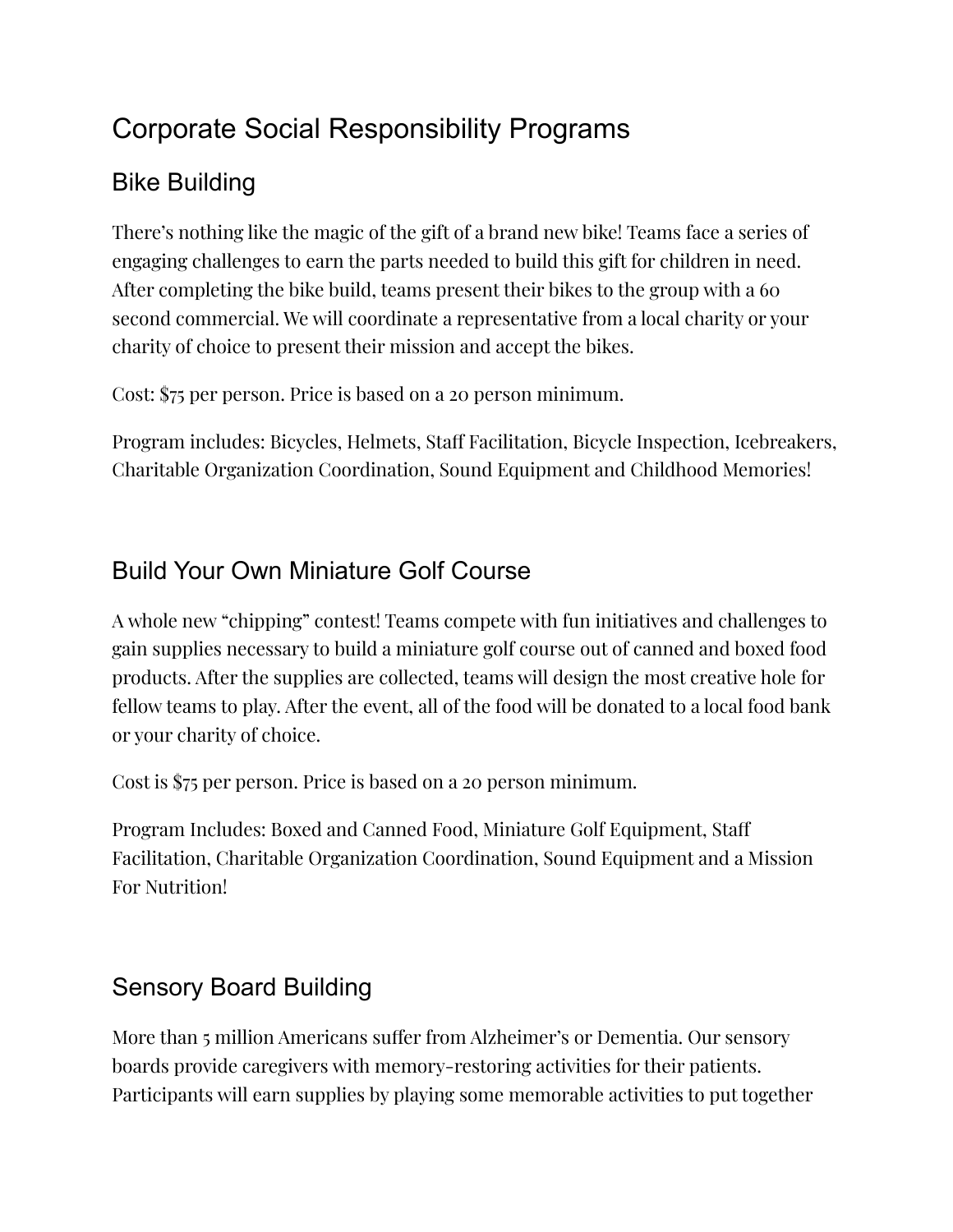sensory boards. The boards will then be donated to an area nursing home for individuals that suffer from Alzheimer's or Dementia.

Cost: \$75 per person. Price is based on a 20 person minimum.

Program includes: Sensory Boards, Art Supplies, Sensory Items, Tools, Staff Facilitation, Charitable Organization Coordination, Sound Equipment and a Memorable Give Back!

#### <span id="page-4-0"></span>The Dog House

Talk about your meeting going to the dogs! This fun program has participants building dog houses for some "yappy" dogs. Your group will have to participate is a series of challenges to earn supplies needed for designing and constructing some 5 star accommodations for our four legged friends at the local dog shelters. When applicable, we will invite some special inspectors to approve your creations.

Cost: \$75 per person. Price based on a 20 person minimum

Program includes: Dog House Materials, Tools, Decoration Supplies, Staff Facilitation, and Charitable Organization Coordination, Sound Equipment and a Dog Gone Good Time!

#### <span id="page-4-1"></span>Backpack Buddies

"Children are the world's most valuable resource and its best hope for the future" ~John F. Kennedy, so let's set them up for success. Your team will earn necessary supplies for a successful school year by participating in a series of exciting challenges. Your team will then assemble and decorate the backpacks. Groups will present their backpacks along with an inspiring slogan to the group. We will coordinate a charitable representative to receive the backpacks and introduce their mission.

Cost is \$75 per person. Price is based on a 20 person minimum.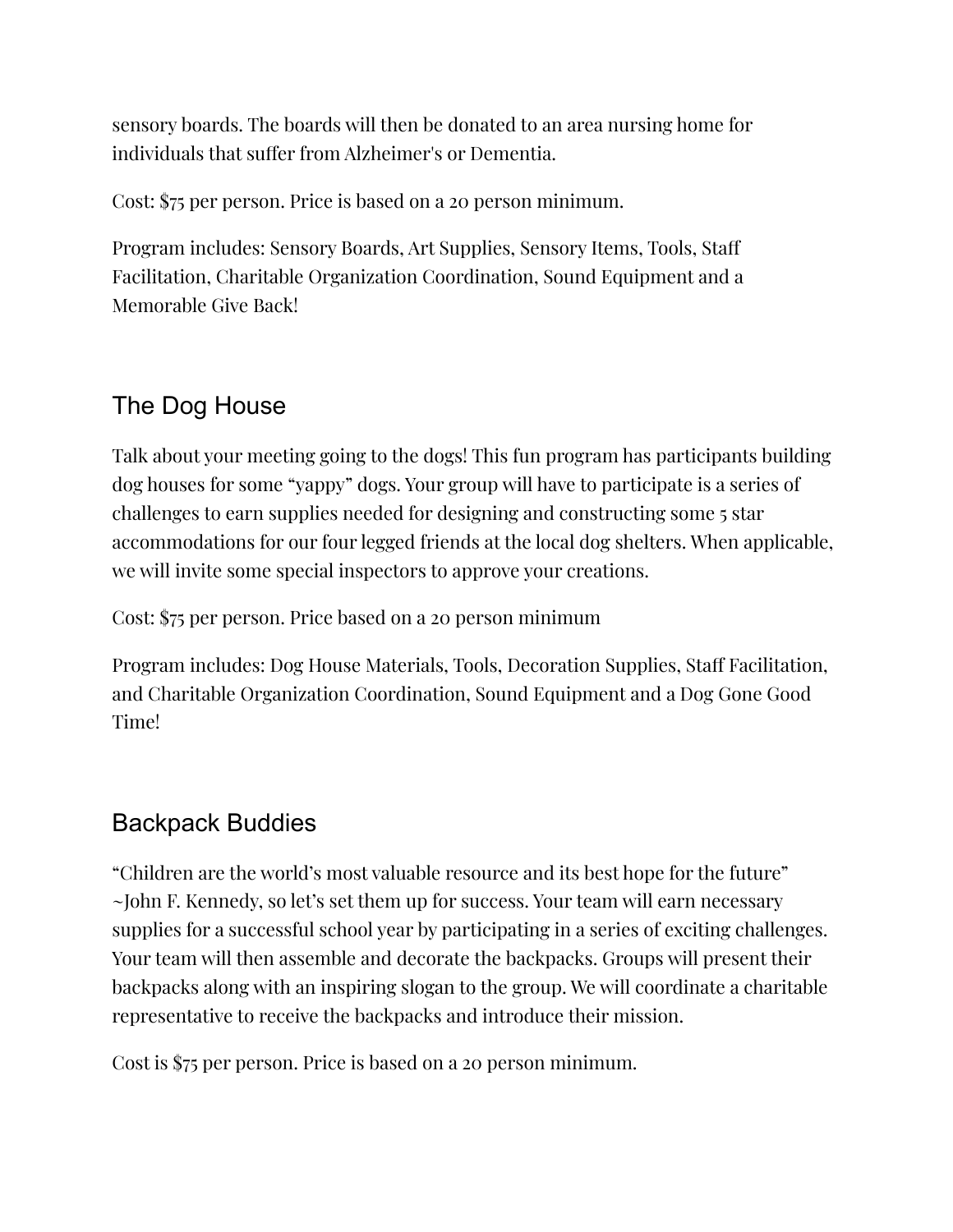Program Includes: Backpacks, Backpack Supplies, Art Supplies, Staff Facilitation, Charitable Organization Coordination, Sound Equipment and A New Look For The Books!

#### <span id="page-5-0"></span>Support The Troops

Help them be all they can be with care packages. Show them you care while they are over there! Battle it out with mind bending trivia and boot camp approved team challenges to earn supplies to create extra special care packages for our troops abroad.

Cost is \$75 per person. Price is based on a 20 person minimum.

Program Includes: Care Packages and Supplies, Art Supplies, Staff Facilitation, Charitable Organization Coordination, Sound Equipment and a Little Love!

# Scavenger Hunts And Races

#### <span id="page-5-1"></span>Asheville's Great Race

Asheville's Great Race blends the fine funkinesss of downtown Asheville with the excitement of challenges and clues to create an unforgettable experience. This race requires photo evidence to maintain the memories and earn points. The team that earns the most points wins! Let Asheville bring your imagination to life!

#### Cost: \$65 per person with a 10 person minimum

Race Includes: Photo Scavenger Hunt, Brain Teaser Clues To Local Landmarks, Intersection Activities With Other Teams, 1 Local Sampling Destination and 2 Detours and Sound Equipment.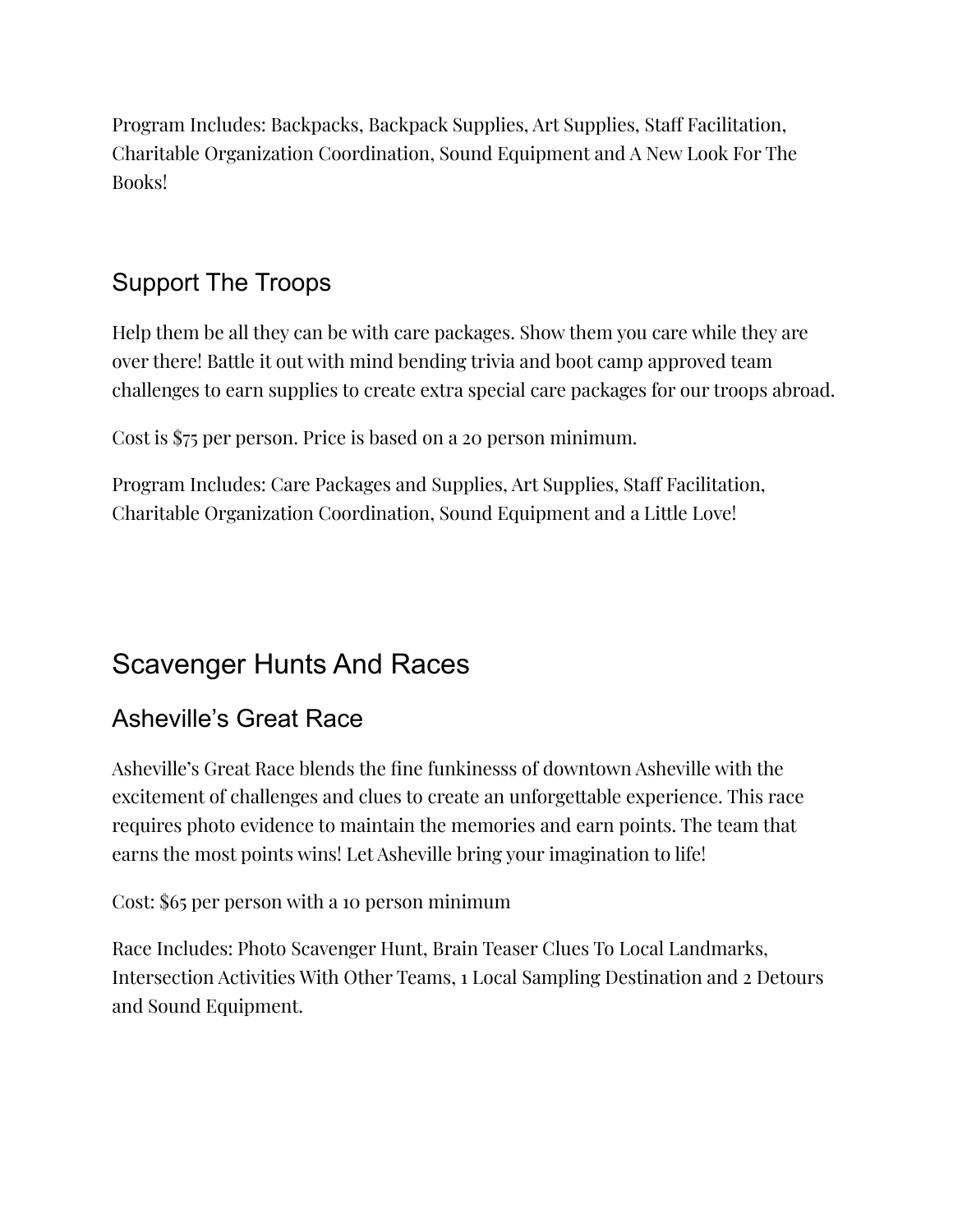Add Additional Destination Stations For \$10 Per Person: Trivia Station, Giant Game Competition, Busker Station, Art History Station, Speakeasy Puzzle Station, Well Played Cafe Competition

Add Additional Destination Stations For \$20 Per Person: Beer City Beer Tasting Station, Distillery Tasting Station, Green Screen Photo Booth, Virtual Reality Game Station, Pubcycle Transportation, Foodie Sampler

#### <span id="page-6-0"></span>Beer City Hunt

Find out how Asheville earned its name "Beer City USA." But why just go out drinking? Make it memorable with a series of locations, tastings, and brewery specific challenges.

Cost: \$100 per person based on a 10 person minimum

Program Includes: Beer Education Scavenger Hunt, 3 Brewery/Cidery Challenge Stations and Flights, Staff Facilitation

Add fun responsible return transportation at an additional cost

#### <span id="page-6-1"></span>Superhero Hunt

Unlock the superpowers of your team with the superhero hunt! Unleash the hidden potential and save Asheville! This program will teleport your team to the next level and challenge them to play outside their comfort zone.

Cost: \$65 per person with a 20 person minimum

Program Includes: Hunt, Superhero Challenge Stations, Costumes, Art Supplies and Sound Equipment

Add A Green Screen Superhero Photo Booth At An Additional Charge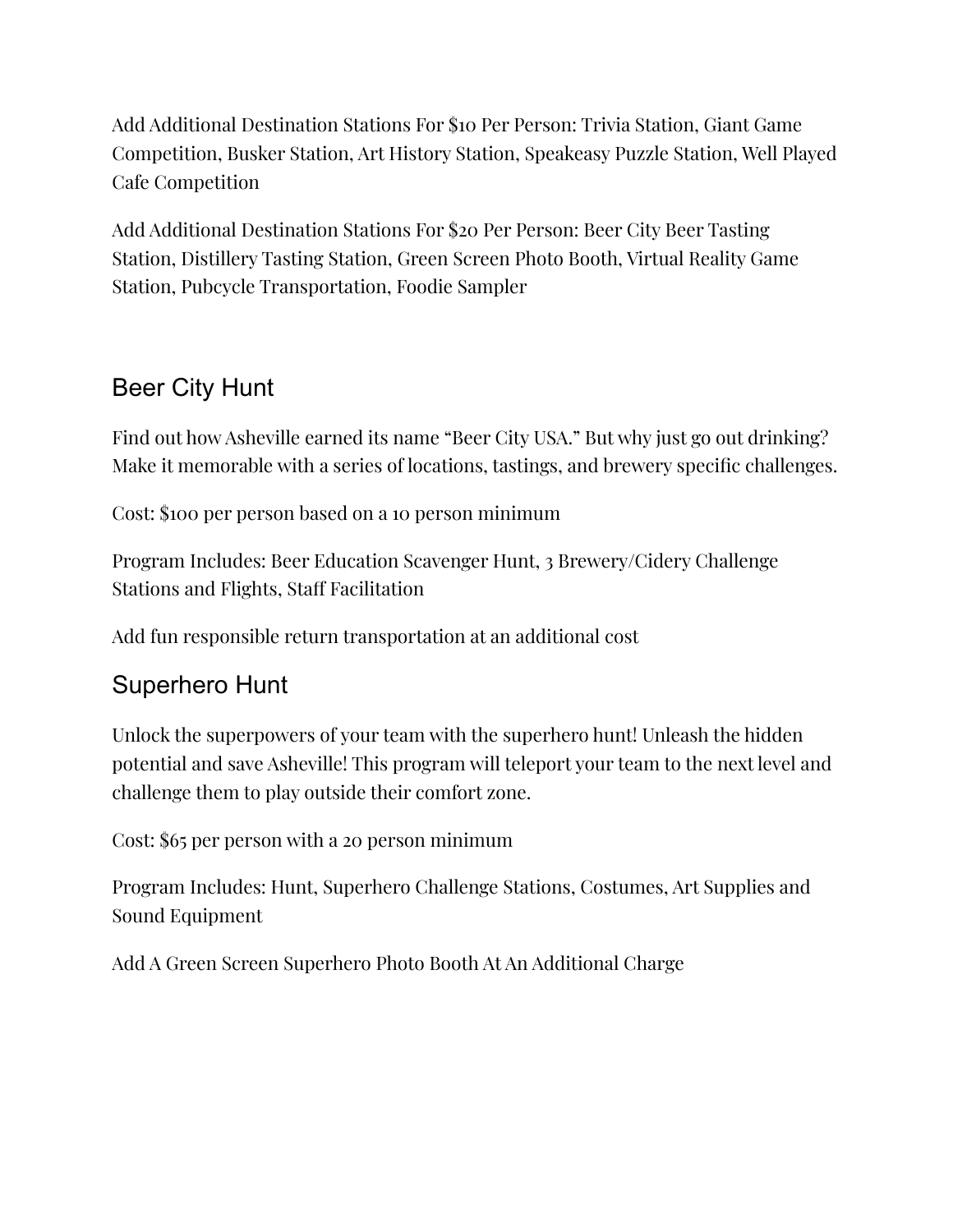# Escape Experiences

#### <span id="page-7-0"></span>Mobile Escape Room

Board the Flying Dutchman's Ship to help him seek his treasure, and save him from his eternal fate of sailing the stormy seas! You'll have 10 minutes in this mobile escape room to figure your way out. Our 20ft pirate escape room will show up at your next event and challenge your participants in a fully immersive experience.

Cost: \$1000 an hour

<span id="page-7-1"></span>Program Includes: 30ft Pirate Escape Room, 2 costumed actors, Giant Battleship

#### Table Top Escape Games

We have everything you need to turn your meeting into an escape room. Table Top Escape provides a mobile competitive spin on the escape room concept. Each table starts with the same locked box on their tables. Once the time starts, the fun begins. Teams then compete to finish the series of clues to obtain the combination to the prize box at the front of the room. What makes us unique is, more than 10 people can play at once. We can handle numbers in the hundreds!

Cost: \$55 per person 10 person minimum (prizes for the chest additional)

Program Includes: A Locked Box Of Puzzles Per Team, A Prize Chest, Staff Facilitation and Sound Equipment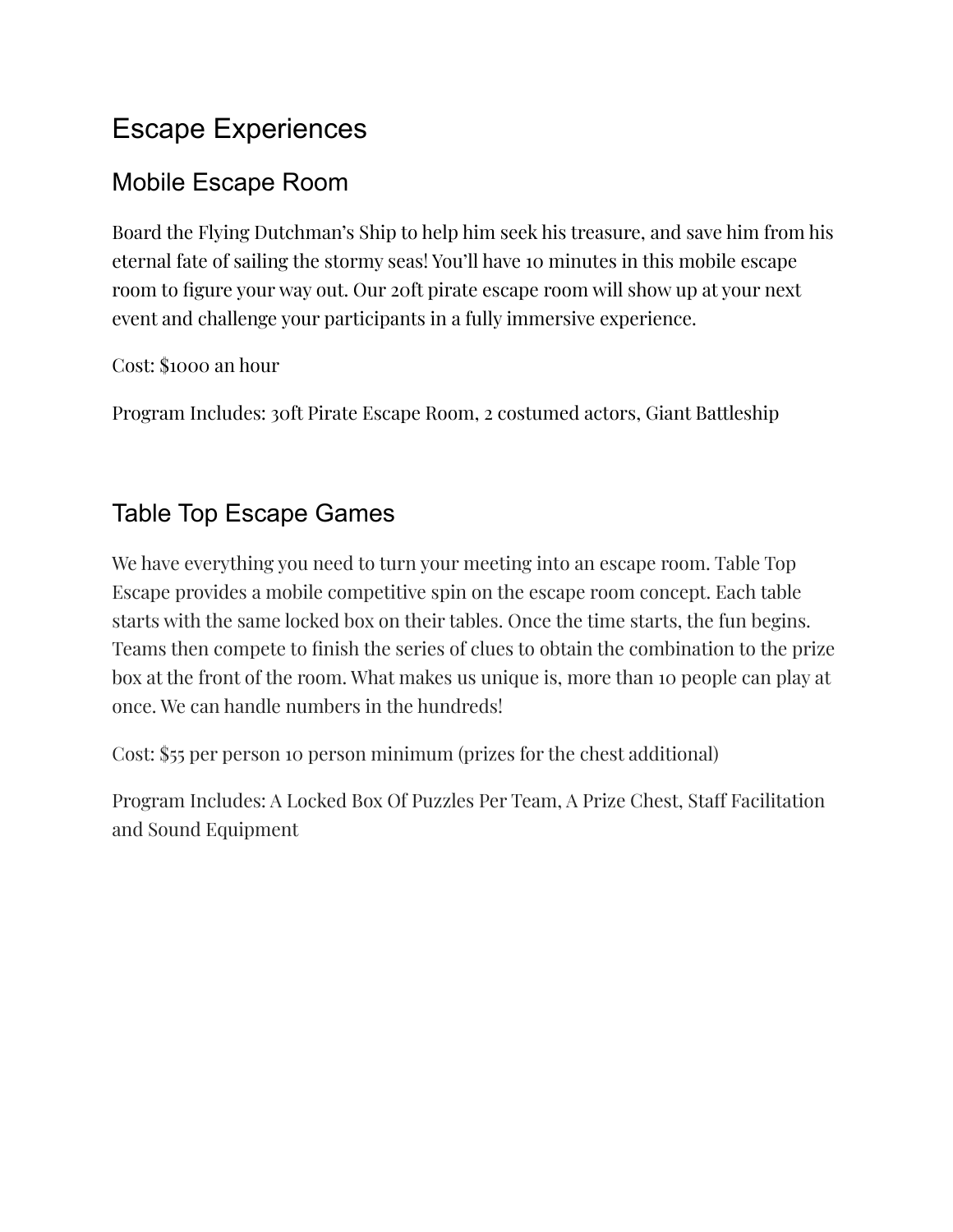# Active Games and Competitions

#### <span id="page-8-0"></span>Lawn Olympics

This spin on classic lawn games mixed in with smile starter competitions supplies your group with plenty of laughs and encourages some competition. Games like water balloon launching, lawn scrabble, and trivia provide the perfect combination for both active and non-active participants. Ideal for both small and large groups. Fully customizable to your theme. Let the games begin!

Cost \$65 per person based on a 20 person minimum

Program Includes: Olympic Challenges, Staff Facilitation, Tournament Set Up and Sound Equipment

## <span id="page-8-1"></span>Adult Summer Camp

Revisit the glory days of summer at our adult summer camp experience. In one afternoon, you will transform back to your inner child and play our take on some camp favorites like human hungry hungry hippos and a talent show. It is a fun packed outing along the French Broad River complete with camp fires and s'mores.

Cost: \$150 a person with a 20 person minimum

<span id="page-8-2"></span>Program Includes: 4 Hours Of Camp Experiences, Counselors, Venue, and S'more Fun!

## Cardboard Boat Building

Make a splash at your next retreat with this timeless favorite. Participant in a series of exciting challenges to earn the supplies you will need to traverse the raging waters of a pool in your cardboard construction. One member of your team must captain the vessel in a boat race.

Cost: \$65 per person in a 20 person minimum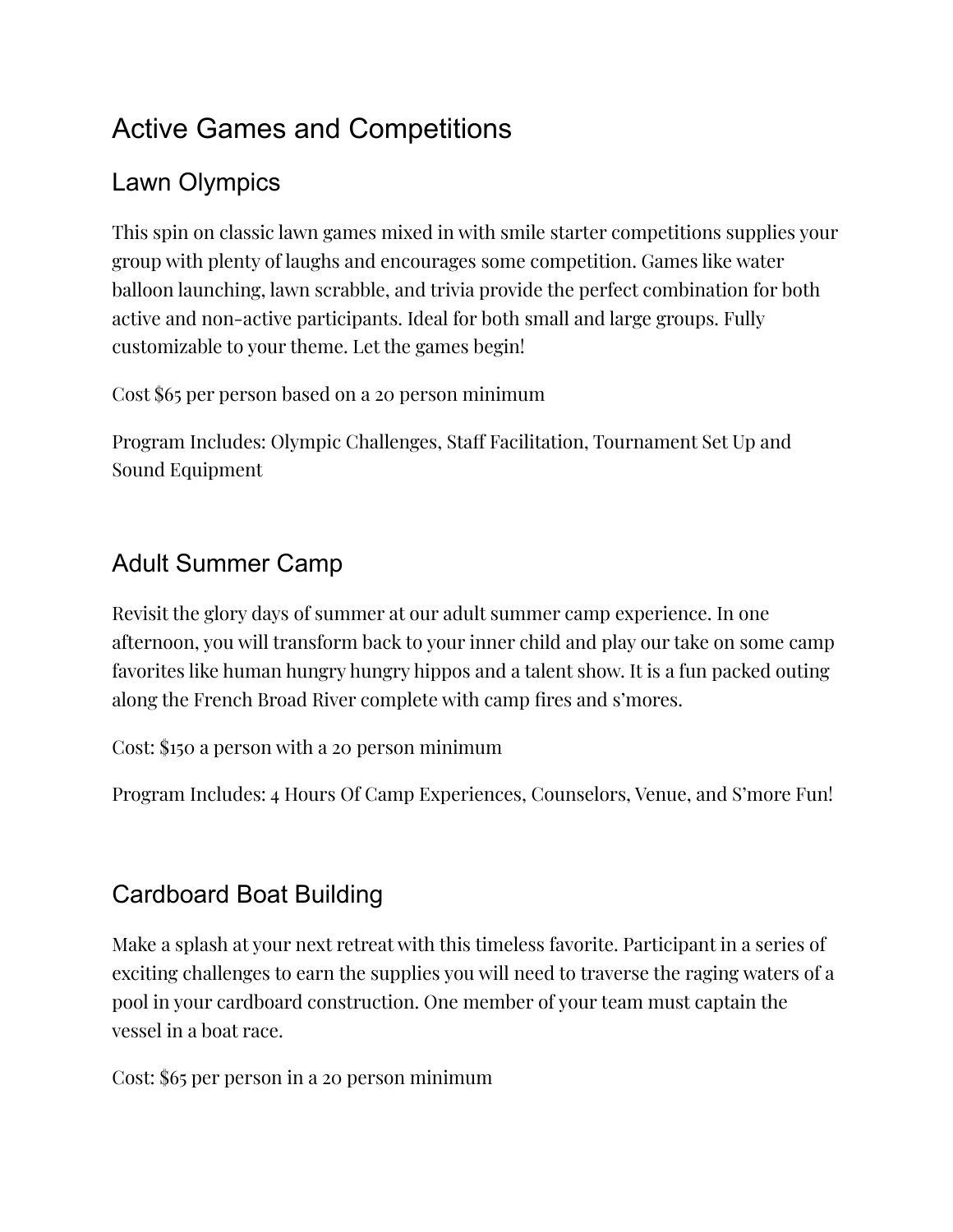<span id="page-9-0"></span>Program Includes: Cardboard, Supplies, Staff Facilitation, Sound Equipment

#### Win It, In A Minute

What can you do in a minute? Build unbreakable bonds! This take of a popular TV Game Show full of fun team challenges engages all of your teammates in this exciting program. You will take on "Minute to Win It" challenges and go head to head against other teams in this fast-paced format sure to grab your attention!

Cost: \$55 per person based on a 20 person minimum

Program Includes: Minute To Win It Games, Staff Facilitation, Scoring and Sound Equipment

#### <span id="page-9-1"></span>Game Rentals

Need to jazz up your next social? Add games!

**Giant game rentals** include: super-sized jenga, super-sized connect 4, super-sized corn hole, super-sized chess, super-sized battleship, supersized beer pong

**Regular sized game rentals** include: corn hole, croquet, whiffleball, putting games, bocce ball, ladder golf, can jam

**Glow game rentals** include: glow bocce, glow corn hole, glow ladder golf, glow putt putt, glow can jam, glow ring toss

Need more? Turn the game rentals into an organized tournament!

Cost: Dependent on rental